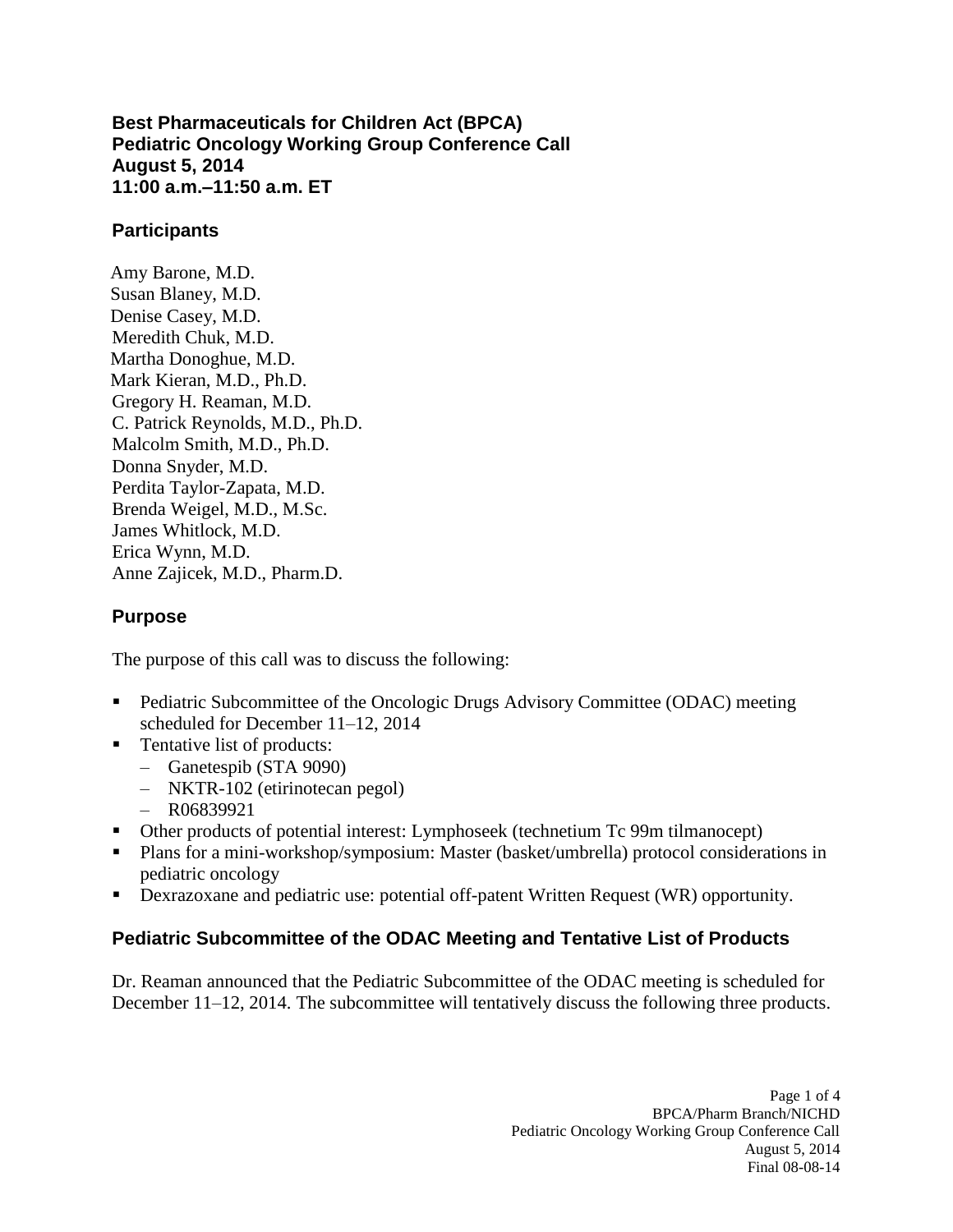Dr. Reaman said that the drug's manufacturer, Synta, has tentatively agreed to present at the **Ganetespib.** Ganetespib is a synthetic small-molecule heat shock protein 90 (Hsp90) inhibitor. meeting. Ganetespib is being evaluated in adults with a variety of soft tissue sarcomas.

 **NKTR-102.** NKTR-102 is a novel agent that has some interesting pharmacologic properties (longer AUCs and somewhat diminished toxicity because of lower peak concentrations). There widespread and unapproved use, NKTR-102 might be a reasonable product to discuss. Nektar are a number of adult cancer indications for which this drug is being studied. The drug's manufacturer (Nektar) is interested in potential pediatric development. Given irenotecan's has confirmed they will present at the Pediatric Subcommittee meeting.

 meeting agendas. **R06839921.** This drug is an MDM2 inhibitor. The drug's manufacturer (Hoffmann-LaRoche/Genentech) indicated that it wants to discuss R06839921 at one of the Pediatric Subcommittee meetings. Hoffmann-LaRoche/Genentech is interested in learning about how this drug might be developed for pediatrics. They have a Center for Excellence in Pediatrics, specifically pediatric oncology. They have approached the FDA with a request to accommodate early discussion of promising pipeline agents. R06839921 is one of a series of Hoffmann-LaRoche/Genentech drugs that will potentially be included in future Pediatric Subcommittee

 immuno-oncology drug pipeline. The Pediatric Oncology Working Group previously discussed two of their products––ipilimumab and nivolumab––and possible WRs for these drugs. He asked the call participants whether there are other compounds for potential pediatric development that the subcommittee could solicit the sponsor to present at a Pediatric Subcommittee meeting. Dr. and Drug Administration (FDA) to discuss other potential agents as well. **Other potential products.** Dr. Reaman noted that Bristol-Myers Squibb has an expanding Reaman said Dr. Ron Portman would like to have a small meeting with investigators, representatives from the National Cancer Institute (NCI), and representatives from the U.S. Food

 working group as a candidate for discussion at a Pediatric Subcommittee meeting. Dr. Whitlock noted that blinatumomab has applied for accelerated approval for use in adults. Its path for pediatric development is fairly well established and probably does not need further consideration by the Pediatric Oncology Working Group. Inotuzumab ozogamycin is a promising drug for pediatric acute lymphoblastic leukemia. Dr. Whitlock and European colleagues have been working with Pfizer to resubmit a Pediatric Investigation Plan (PIP) proposal. Once they know how the PIP is received, inotuzumab could be discussed by the

# **Other Products of Potential Interest: Lymphoseek**

 Dr. Reaman said that Lymphoseek is an imaging agent, not a therapeutic agent. ODAC became aware of Lymphoseek during consults because of its intended use in lymphoid mapping in a variety of cancers, notably breast cancer, as well as head and neck cancer and melanoma.

 lymph node detection and excision for breast cancer and melanoma and for lymphatic mapping. Dr. Donoghue explained that Lymphoseek is a radioactive diagnostic agent indicated for sentinel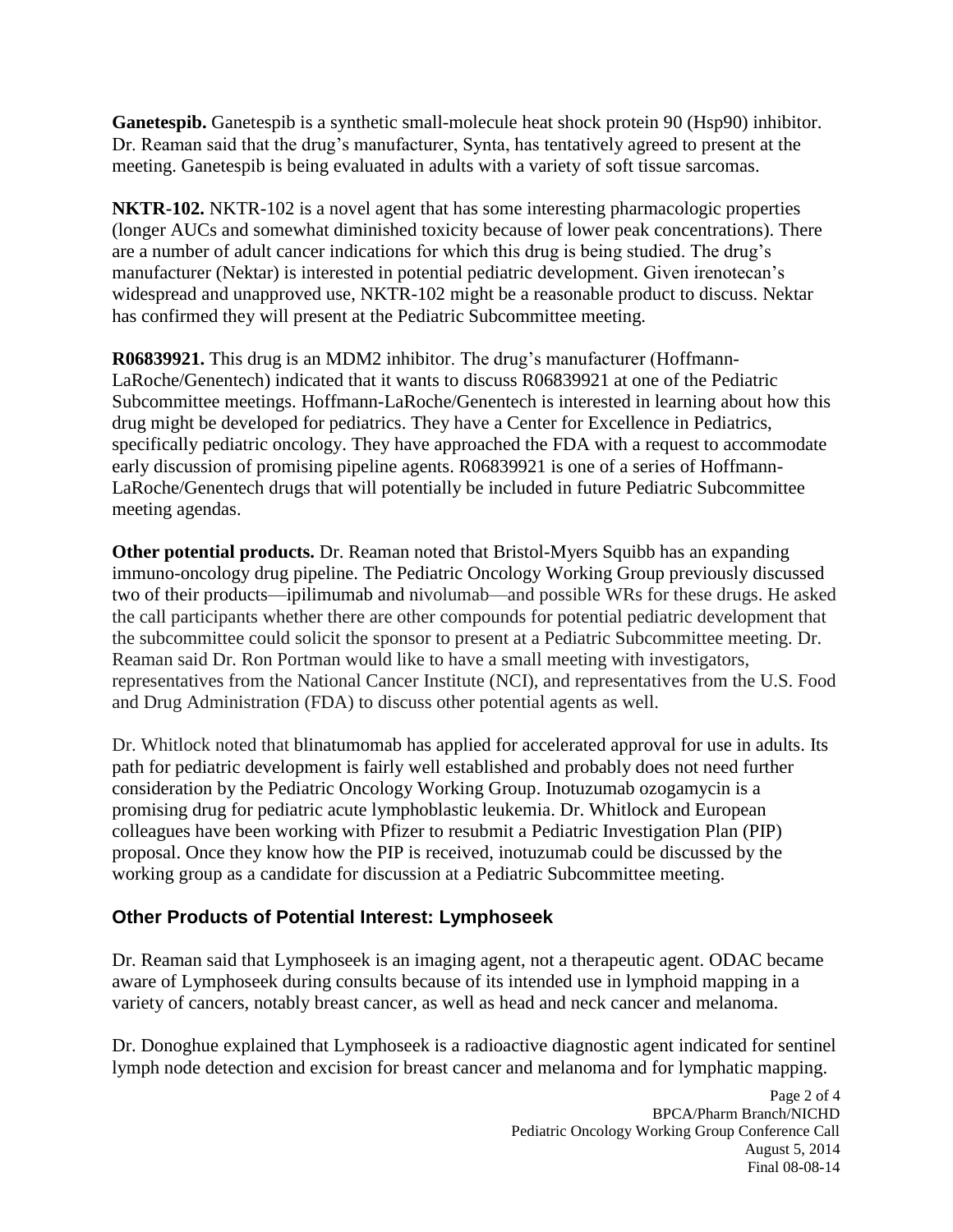Division of Medical Imaging Products sought an opinion as to whether studies of Lymphoseek would be beneficial in pediatric patients. The company (Navidea) was not seeking pediatric studies primarily because of the lack of consensus on the role of lymphatic mapping for a variety Lymphoseek was recently approved for squamous cell carcinoma of the head and neck. The of solid tumors. The patient population may be too small, and there may not be enough investigator interest to consider a study. The Office of Hematology and Oncology Products is considering inviting Navidea to explore potential pediatric studies at a Pediatric Subcommittee meeting.

 pediatric evaluation as required by the Pediatric Research Equity Act. There should be broader consultation and input before suggesting to Navidea whether pediatric evaluation is warranted. Based on the surgical guidelines for pediatric rhabdomyosarcoma and neuroblastoma, a clinical trial of Lymphoseek could be considered and a potential pediatric trial could be discussed by the Pediatric Subcommittee if there are appropriate experts representing pediatric surgery, solid on the agenda for a future ODAC meeting. Dr. Reaman commented that if Lymphoseek seeks a broader indication it might trigger a tumor oncology, and imaging. Dr. Reaman asked the working group to provide input on pediatric surgeons and medical imaging experts to include in possible discussions of Lymphoseek, if put

# **Pediatric Oncology Plans for a Mini-Workshop/Symposium: Master Protocol Considerations in**

 collaboration. There are many issues and challenges regarding the use of master protocols, and this is especially true in potential pediatric oncology trials. The mini-workshop will be small and is envisioned to be information-gathering for the FDA to be apprised of current plans and address regulatory considerations to facilitate the process of developing pediatric master Dr. Reaman said master protocols in pediatric oncology will be tentatively discussed at a miniworkshop/symposium on September 11, 2014. Medical oncologists have an intense interest in this topic. Dr. Reaman noted the NCI-MATCH study as one example. There is also a lung cancer master protocol in squamous non-small cell lung cancer using next-gen sequencing to identify potential agents to which patients are allocated. This protocol is a multi-drug, multi-sponsor protocols. Those interested in the mini-workshop may be able to participate via teleconference.

# **Dexrazoxane and Pediatric Use: Potential Off-Patent WR Opportunity**

 Dr. Reaman explained that dexrazoxane is used as a cardioprotective agent and is not approved were issued many years ago to Pharmacia and Upjohn and later to Pfizer, which were refused. for use in children in the United States. The drug is contraindicated for children in Europe. WRs Dr. Reaman asked whether there is an opportunity for an off-patent WR for dexrazoxane and whether it should be explored. Dr. Zajicek said there were discussions several years ago. Given the drug's widespread use in the pediatric population, information to inform labeling is worth considering. Drs. Zajicek, Smith, and Reaman agreed to discuss the off-patent WR for dexrazoxane after the working group's conference call.